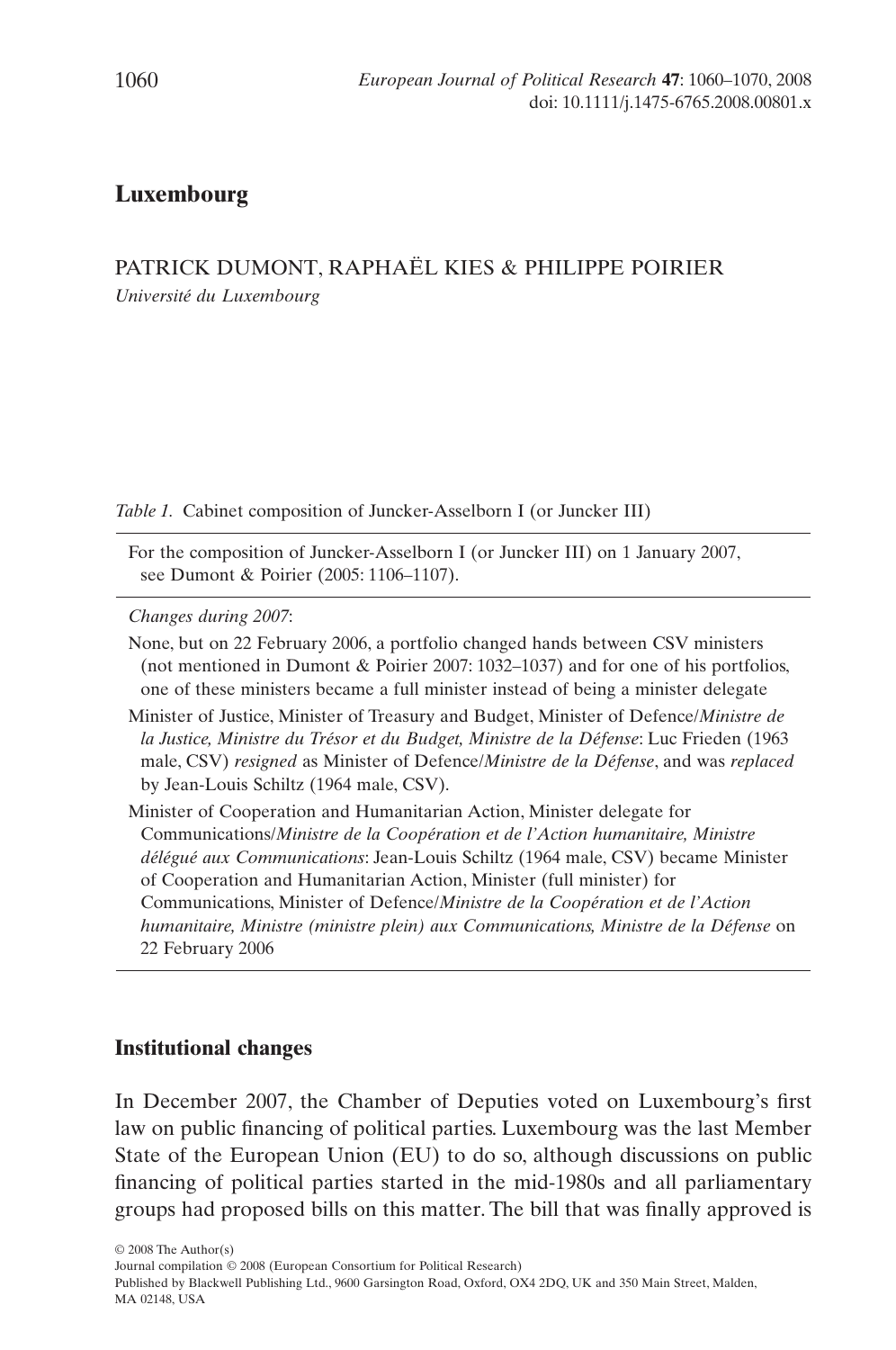#### luxembourg 1061

based on an historic consensus among all parliamentary groups and 'political leanings' ('*sensibilités politiques*' 1 ) in the Chamber as they introduced the bill together. It was also a planned reform in the coalition agreement in 2004. A 'political party' in Luxembourg is an association composed only of individuals, with or without legal personality, which is in compliance with the fundamental principles of democracy, the expression of universal suffrage and the popular will.

To be eligible for state funding, a political party shall:<sup>2</sup> participate actively and permanently in the country's political life; submit a complete list in the four electoral districts in parliamentary elections and a list in the single national constituency in the European elections; obtain 2 per cent of total votes cast in national and European elections; deposit its statutes and the list of its national leaders in the office of the President of Parliament; declare its sources of finance by providing a list of donors and donations over €250 (only individuals can make donations to political parties and their components; donations from a legal person are not permitted); commit 10 per cent of the state allocation in research, training and political studies; ensure that each local or sector-based branch of the party delivers annually transparent accounts that cover all revenue and expenditure, validated by the General Assembly of the party after scrutiny from auditors; and publish its annual accounts in the official journal of Luxembourg. The annual amount of public financing of political parties will be calculated as follows: a lump sum of  $\epsilon$ 100,000 to be allocated to each party that has won two percentage points of total votes cast, and an additional amount of  $E11,500$  for each percentage point of additional votes received in national and European elections.

During the Summer, both Government and opposition parties agreed to amend the Constitution to recognize the existence of political parties, and the amendment was passed unanimously in late December 2007. Article 32bis of the Constitution now reads:'Political parties contribute to the formation of the popular will and the expression of universal suffrage. They express democratic pluralism.'3 Only the Communist Party of Luxembourg and the Left movement (without parliamentary representation since the last elections in 2004) criticised these two bills, especially with regard to the definition of a political party and the threshold for receiving public funding.

### **Political parties**

In October, representatives of the Luxembourg's Men's Association (*Association des hommes du Luxembourg*, AHL) declared in a press conference that they might run for national and European elections by presenting their own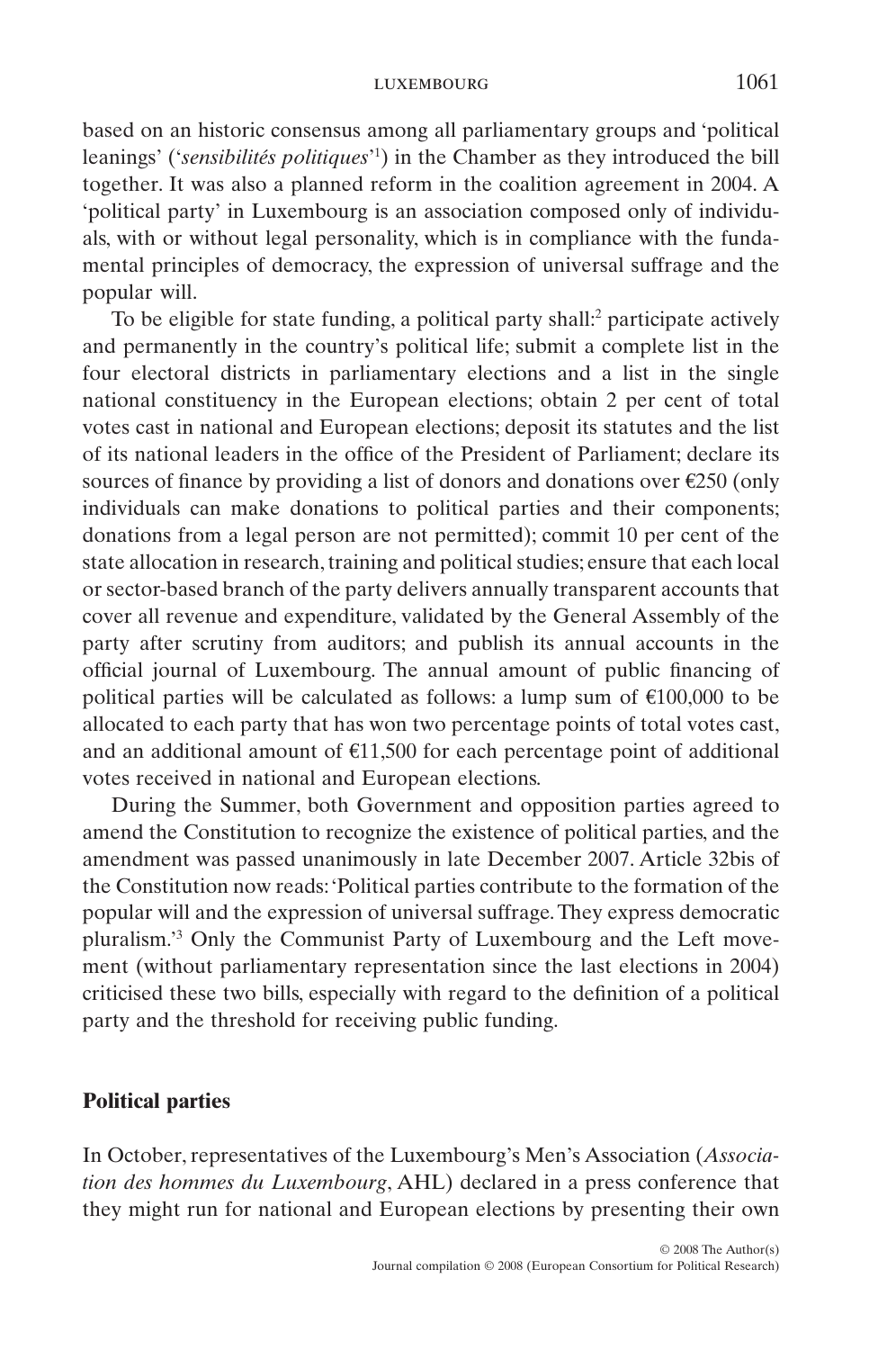electoral lists in 2009. The AHL was formed in 2006 to campaign against what they see as 'feminist' laws that disadvantage men's interests. They denounce the tendency to create 'unnecessary' equal opportunities in governmental agencies or committees and argue that the way justice deals with cases of divorce (e.g., awarding the right of child custody more often to mothers – a decision that has consequences in terms of fiscal advantages) discriminates against males. State prosecutor Biever responded publicly to these allegations by using statistics to show that there was no gender bias in the treatment of cases of divorce. At the end of the year it was not yet decided whether AHL would run for elections on its own or would seek to form an electoral cartel with an existing party.

### **Issues in national politics**

In the first part of the year, a bill proposal originally introduced in October 2006 by the chairman of the CSV parliamentary group, Michel Wolter, without much consultation within his party or group, raised unexpected interest and debate among the population (Poirier 2006). The proposal was to change the national flag from the classical tricolour flag (red-white-blue) to the much more expressive Red Lion flag that had so far tended to be used exclusively during sports events. It aimed at rehabilitating the *Roude Leiw* (Red Lion) that evokes the ancient greatness of a medieval past and at avoiding the confusion with the Dutch flag (only the shade of blue is different). This triggered unexpected fervour in the population: badges and car-stickers representing the Red Lion with the motto 'I'm in favour' flourished, while letters to newspaper editors and Internet forums reflected this interest. A 'Red Lion Committee' was even created and was able to gather some 26,000 signatures making the issue the subject of one of the largest petitions is Luxembourg ever. A survey revealed that half of the population was in favour of such a change and only a fifth was against (Fehlen, forthcoming). Perceiving the potential danger of a crystallisation of the debate around identity clashes, the Government, and in particular the Prime Minister, issued a compromise 'à la luxembourgeoise' according to which the tricolour flag would internationally remain the official flag, but the Red Lion would receive legal recognition for sporting, patriotic and cultural events. In other words, the two flags could be seen as complementary and not in conflict.

Education has been a major concern for Luxembourg residents for almost a decade. In 2007, debates again concerned the results of international comparatives benchmarking reports, but also salary increase claims by teachers from primary schools. The education system is still based on the education law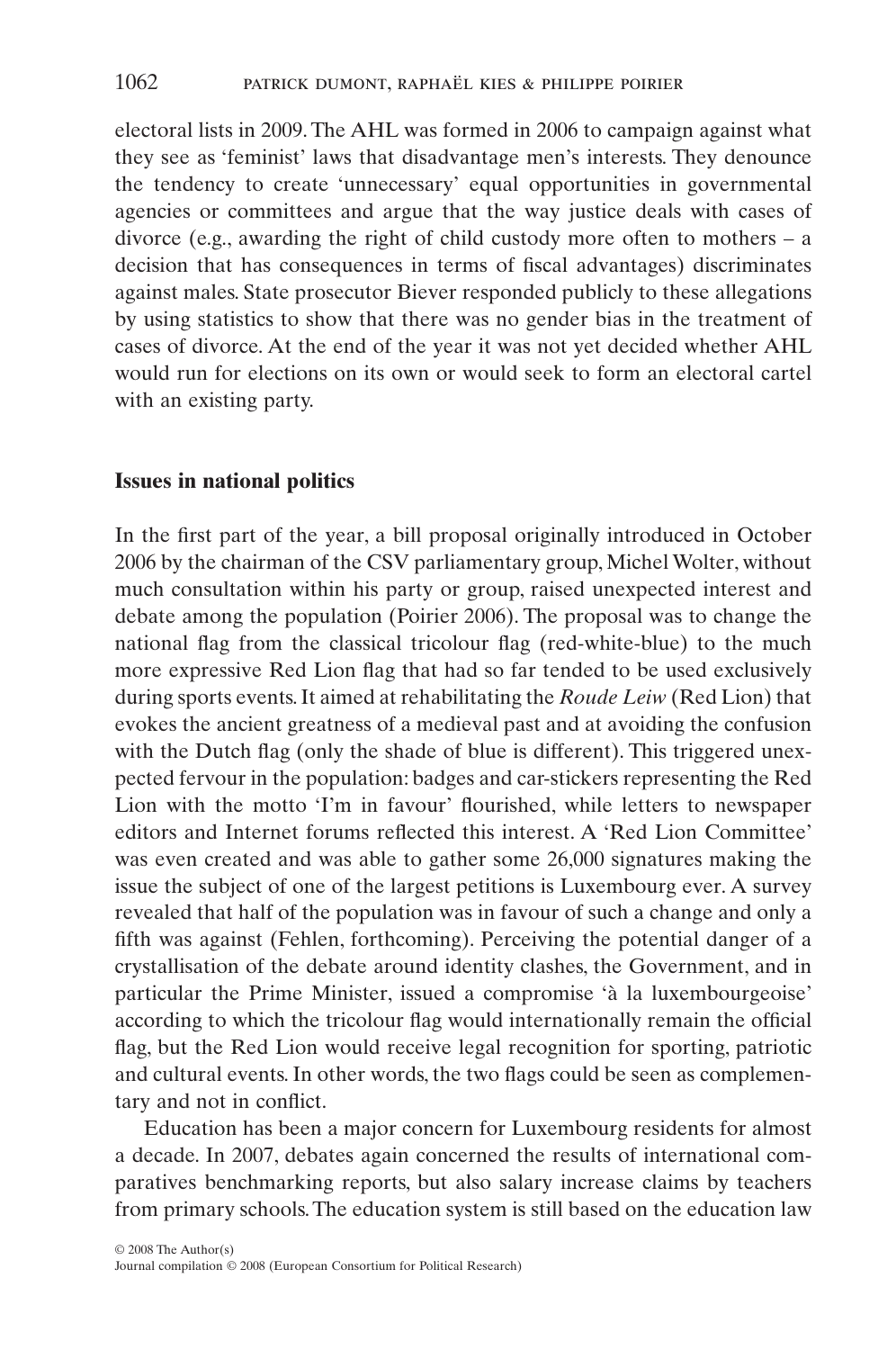#### luxembourg 1063

of 1912, which is, according to most political actors, not adapted to the multicultural and plurilinguistic characteristics of the country or to the challenges of the twenty-first century. However, the three pieces of legislation introduced by the Minister of Education during the Summer (on school obligation, the organisation of teaching at the fundamental level and the organisation of the teaching staff) were not yet voted upon at the end of the year.

Benchmarking reports revealed mixed results for Luxembourg's children. The country scored very low (as it did in the previous editions) on the PISA 2006 comparative study organised by the OECD dedicated to the science disciplines for 15 year-old students, as it ranked 34th out of 57 countries leaving only Italy, Portugal, Bulgaria and Romania as EU countries behind it. However, it did much better in comparative assessments of younger cohorts. In the PILRS<sup>4</sup> test, which compares the reading aptitudes of students in the fifth year of primary school, very good results were reached for Luxemburgish students since they reached the sixth position among 45 countries participating and first position among the EU countries. Although public pressure for improvement of the system is still high, these results could be seen as encouraging.

Another issue that has been high on public opinion priorities in recent years is the dramatic increase in the cost of living in the Grand Duchy, which has gradually become a social problem as a growing number of households live in unsatisfactory conditions, move across the border to where the prices are lower, and/or become highly indebted when managing to buy a property in Luxembourg.5 The 'Housing Pact' bill project introduced in March aims to increase housing and therefore decrease its price by introducing the right of pre-emption, the leasehold, and through administrative measures and taxation. While there is general agreement on the need for a solution to facilitate the access to housing, specific measures for reaching this objective have been highly criticised by the different professional chambers that were consulted, the political parties of the opposition, the union of cities and municipalities, and the Council of State, which has expressed formal opposition to the bill insofar as it contains the risk of incompatibility with constitutional and EU law. As a consequence, the urgent national housing problem was not resolved by the end of the year.

In July 2007, the Minister of Religious Affairs (*Ministre des Cultes*), François Biltgen, presented the draft agreement between the state and the Muslim community (around 6,000 residents) of the Grand Duchy. This agreement is aimed, in accordance with Article 22 of the Constitution, at regulating relations between the state and the Muslim community represented by a newly created Assembly of Muslims of Luxembourg emanating from the four major centres of worship and mosques in the country, with the long-term goal of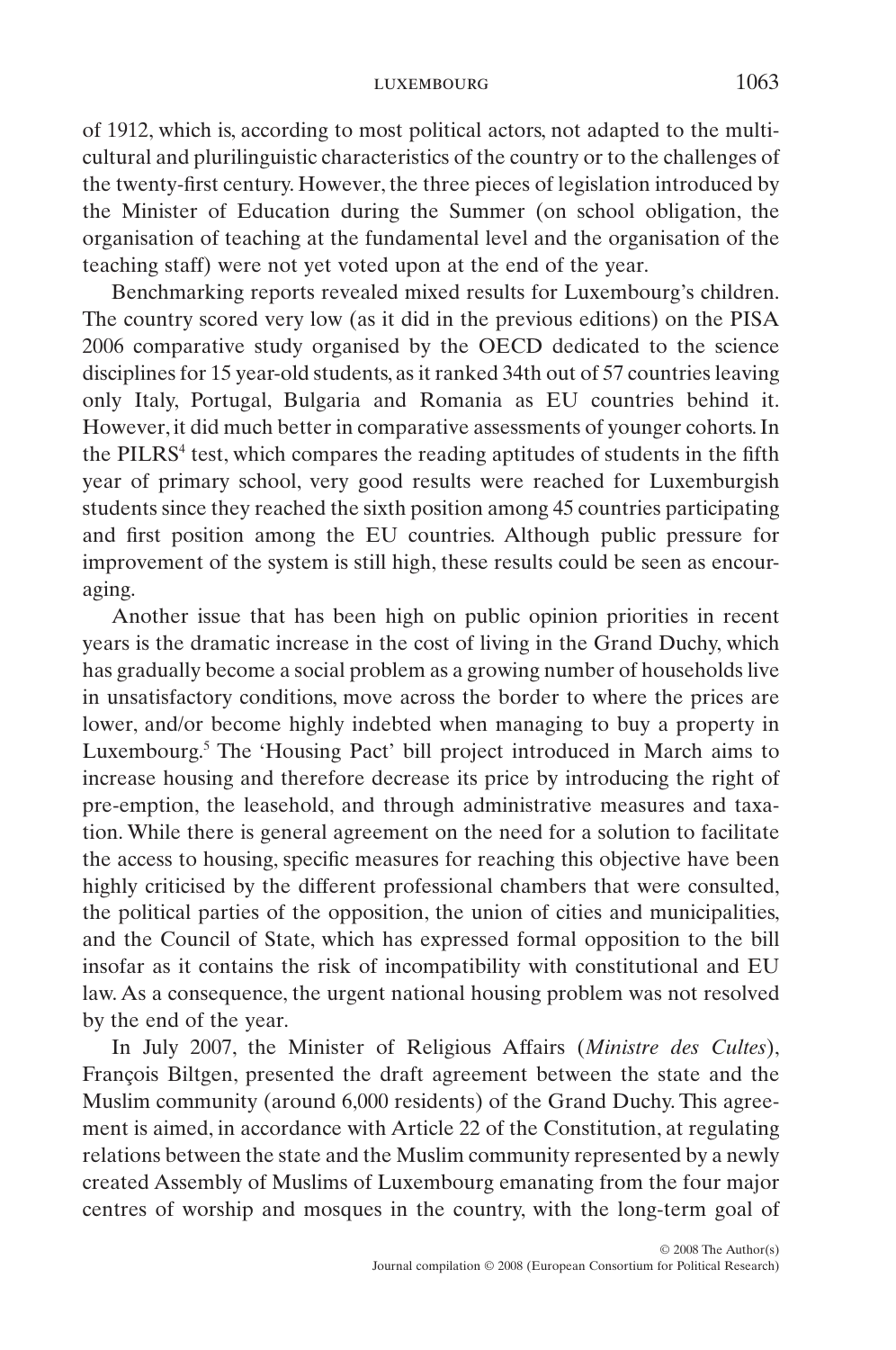reaching an equality of treatment between all faiths and the Catholic Church, particularly with respect to religious education and health management.<sup>6</sup> The Minister also insisted that 'the agreement is also aimed at promoting the integration of Muslim citizens of Luxembourg'.7The text was the result of long negotiations between the Ministry and representatives of the Muslim religion in Luxembourg. These started in March 2003 after a petition was submitted by Muslim leaders to the parliament asking for such agreement. It was also supported and signed by the Roman Catholic Archbishop.

To come into force, the convention must be ratified by law, while the statutes (regulating, among other things, the issue of the internal organisation of worship and religious recruitment) of the Muslim religion must in addition be approved by the Government. The bill attributes legal personality to the Muslim religion and specifies that job creation has to be borne financially by the State Treasury. The legal entity should be based in Luxembourg and only involve Muslims residing in Luxembourg. It will be responsible for the territorial organisation of the community and the distinction between centres of worship and mosques. The Mufti (for whom no nationality requirement is specified) will be elected and appointed by the Shoura (the Assembly of Muslims) Council. However, the appointment will only take effect after approval by the Minister of Religious Affairs. The Mufti will make the following oath: 'I swear by Allah and the Koran and promise to obey and be faithful to the Supreme Grand Duke and the government established by the Constitution of the Grand Duchy of Luxembourg and to abstain from any act which is against the public order and security of the Grand Duchy.' At the end of 2007, the Shoura Council had not yet chosen the Mufti.

The draft convention with Islam, not yet amended or voted on by the Chamber of Deputies, was strongly criticised by several political parties (a part of the Socialists and Liberals, all MPs from the Greens and the sovereignist ADR) and nongovernmental organisations. They fear that the oath on the Koran could give the capacity to Muslim authorities to impose Sharia on their community as higher law.8 The Government stated in its response that the draft convention was not intended to recognise Islam, but rather the Muslim community in Luxembourg, which adheres to the principles laid down in a resolution passed by the Chamber of Deputies in 1998, with the appointment of a unique contact person and the condition to be submitted to the Constitution and the public order. The Government wished to emphasise that the draft convention did not affect religious matters, but merely regulated relations that the state intends to maintain with religious communities (Poirier 2008).

In the second part of the year, societal debates increasingly interested public opinion and the media. Following the advice of the Council of State,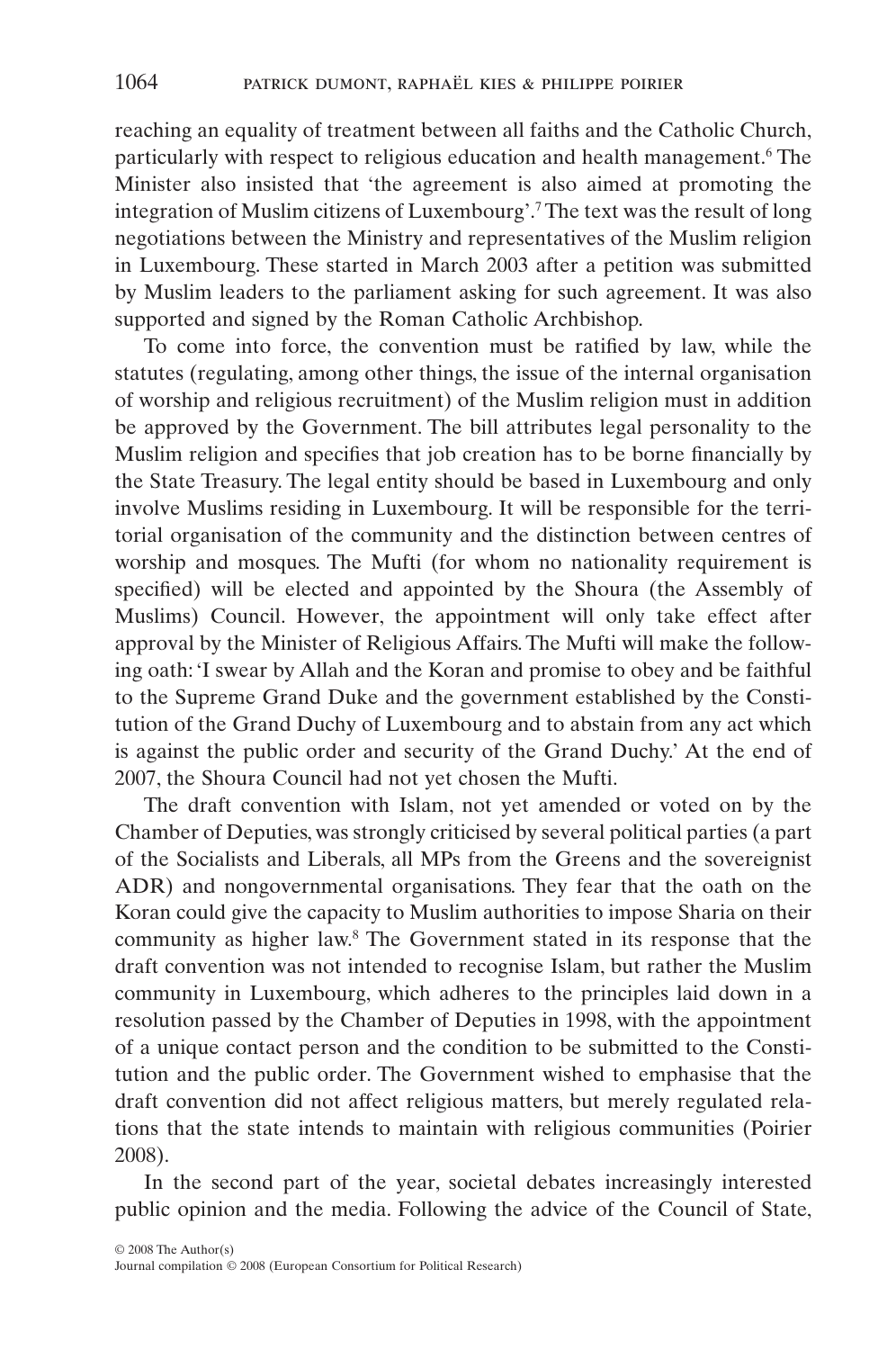two strongly connected yet conflicting bill proposals regarding the general issue of euthanasia were discussed together in the 'health and social security' parliamentary committee of the Chamber of Deputies. The first had been introduced in 2002 by Lydie Err (Socialist Party, LSAP, which at the time was in opposition but became CSV's governmental junior partner in 2004) and Jean Huss (Green Party, *Déi Greng*).9 It laid down the specific circumstances under which the act of euthanasia performed by a doctor would be depenalised. The other proposal came from the current government (CSV-LSAP) and was introduced in 2006. It privileged palliative medicine over allowing the capacity of performing euthanasia.10 After heated debates over the contents of the proposals and advice requested by the committee, the declaration of the vice-president of the CSV and spokeswoman on this issue, MP Marie-Josée Frank, hit the headlines. She argued in October that MPs of her party being tempted to vote in favour of active euthanasia 'did not belong to the CSV'. Although her position was backed by much of the party local representatives and rank-and-file, she was publicly overruled by both her parliamentary group chairman and the Prime Minister, as earlier in the year the CSV group had unanimously decided that party discipline would not apply for this vote.<sup>11</sup> As a sanction she was denied the right to be the party spokesman on this issue. In recent times, questions such as biomedical research (see Dumont & Poirier 2007: 1035–1036), euthanasia and to a more limited extent that of the civil marriage of homosexuals and adoption for single people and homosexual couples (in November 2007, a motion of the Green Party was voted upon by all MPs, urging parliamentary treatment of these issues in the near future) divided almost all parties internally, but were often used by the opposition as a means of damaging government parties' cohesion.

The question of replacing religious studies with a course on 'ethical values' in public schools added to a number of questions in which the Christian Democrats could be seen as fairly isolated. On the basis of policy closeness on such societal issues, leaders of the LSAP, the DP and the Greens (*Déi Greng*, the party that most clearly calls for the ousting of the CSV from government) debated publicly in October the opportunity of forming a 'rainbow' coalition excluding the Christian Democrats.12 The Socialists, junior partner of the CSV until 2009, nevertheless pointed at arguably more important issues such as social and fiscal policy or the role of the state in which the three potential partners would still display clear ideological differences. The question is however no longer taboo; incidentally, the previous Prime Minister of a coalition excluding the CSV, the Liberal Gaston Thorn who conducted a DP-LSAP government from 1974 to 1979 but was also President of the European Commission in the 1980s, died in August.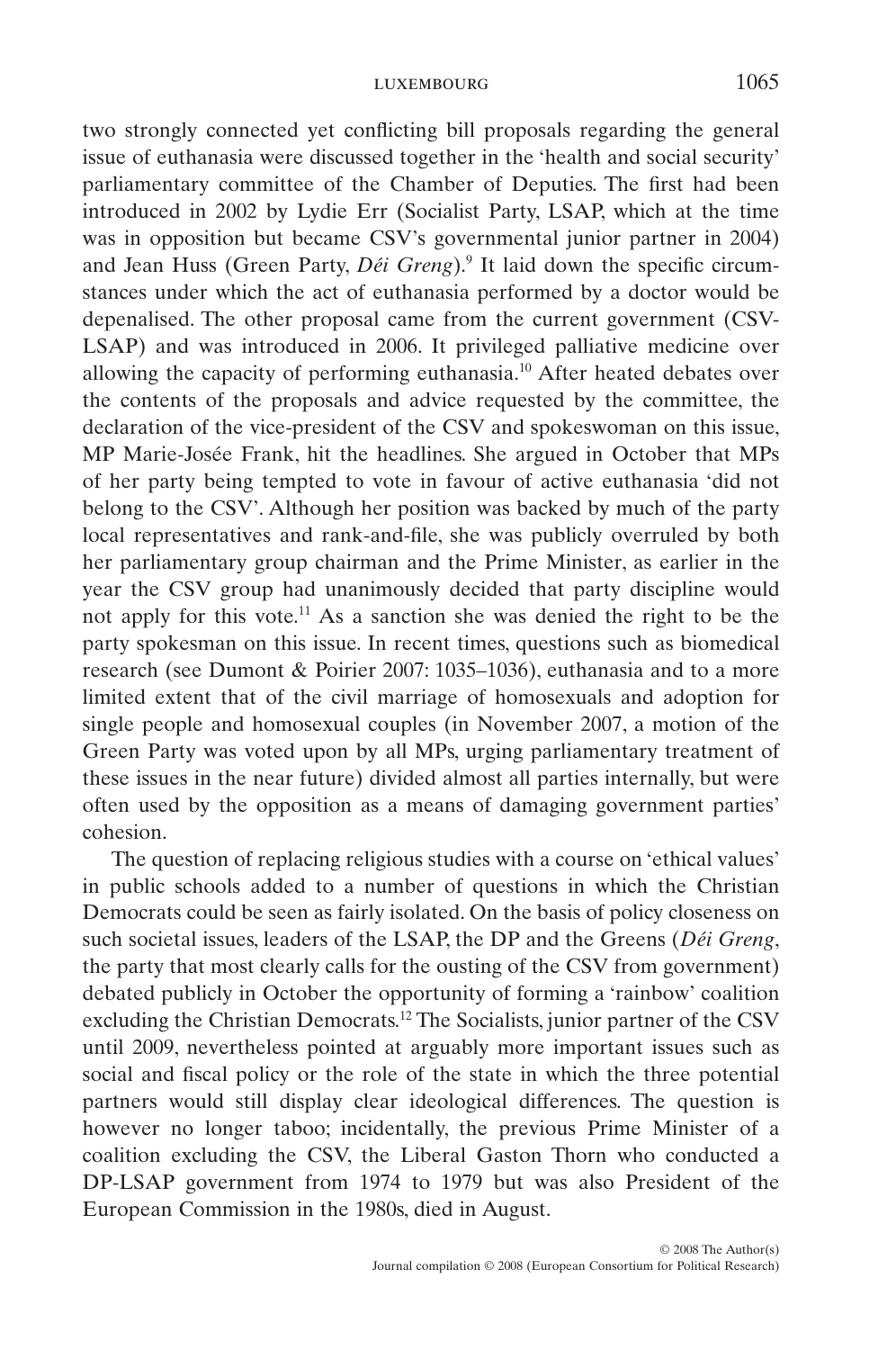Apart from these policy challenges on (and within) the largest party of the country, the fate of its heavyweights was also at stake during the year. For instance, it has been a test year for Minister of Justice, Minister of Treasury and Budget Luc Frieden, one of the favourite candidates to succeed to current Prime Minister Juncker. His performance in reacting to events and drafting new legislation has been under critical scrutiny. First, he was criticised, mostly by the liberal opposition, for bad administration of the national prison. In the last four years, three criminals escaped from prison, several minors were illegally imprisoned and a young prisoner killed himself after having been repeatedly raped by fellow prisoners. Moreover, a large quantity of drugs, particularly heroin, circulates within the prison without any clue how this can enter. According to several opposition MPs, these affairs reveal the failure of the whole prison system, and Frieden, who had been Minister of Justice since February 1998, should be held accountable.

Frieden is also the promoter of one of the most anticipated pieces of legislation, which aims to reform the law on Luxembourgish nationality with the possibility of awarding dual nationality to foreigners who do not want to give up their original nationality – an issue dear to Prime Minister Juncker. While this piece of legislation is primarily aimed at promoting a greater integration of the foreign population and guaranteeing long-term social cohesion, a large part of the civil society continued criticising (see Dumont & Poirier 2007: 1036) the restrictive criteria laid down by the Government (duration of residence, linguistic and civic competences) and more specifically the positions defended by the Minister of Justice, who introduced the bill.<sup>13</sup> Finally, in the follow-up of the unresolved Bommeleeër Affair (terrorist attacks that took place in 1985, see Dumont and Poirier 2006: 1195–1196), the State Prosecutor announced at the end of the year that an investigation had led to the inculpation of two police officers – an embarrassing situation for the Government and in particular for the Minister of Justice also in charge of the police. The latter did not take swift and firm action towards the policemen or towards the Head of the Police, who outrageously claimed the innocence of his two employees. The simultaneous charge of both Justice and Police probably contributed to Frieden's rather ambiguous behaviour in this matter.

As Minister of Treasury and Budget, however – as Luxembourg's economic situation was not really affected by the importation of the international crisis coming from the United States and the rise of oil prices – Frieden could provide reassuring news to Luxembourg citizens as surpluses registered for public finances permitted the presentation of a 2008 budget with new generous fiscal measures. More generally, according to the figures of the official statistics institute (STATEC 2008), growth would only display a moderate slowdown compared to 2006, inflation was somehow lower in 2007 (2.3 per cent) than in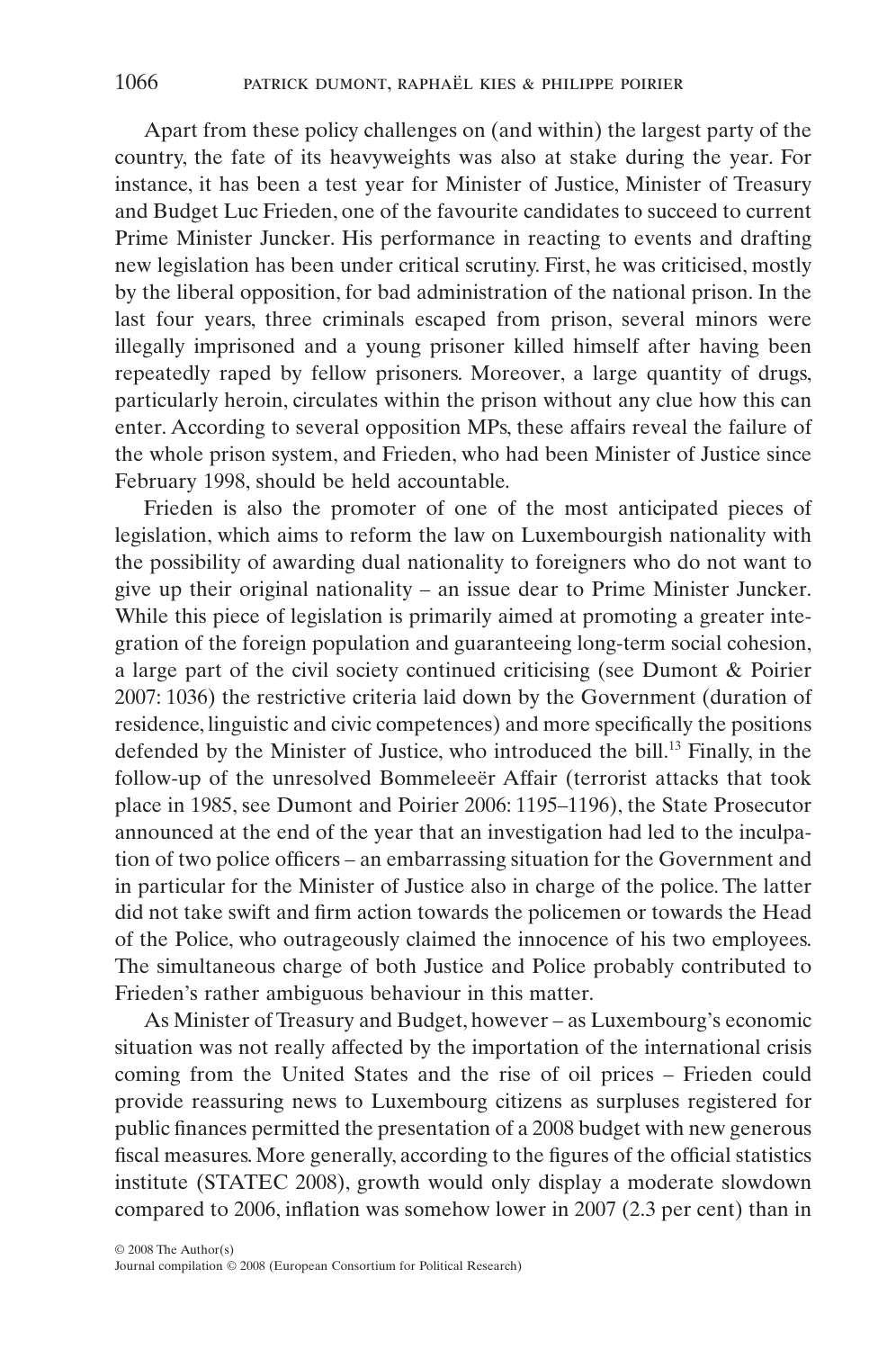2006 (2.7 per cent) and the labour market recorded a rise in salaried employment of almost 5 per cent. Contrary to previous years where increases in salaried employment were accompanied by increases in interior unemployment rate (as the vast majority of new jobs were taken by transborder commuters), the latter was lower at the end of 2007 (4.2 per cent) than 12 months previously.

The main figure of the CSV, Prime Minister Jean-Claude Juncker, celebrated in December his uninterrupted presence of 25 years (and almost 13 years as Prime Minister) in Luxembourg's government.Although not officially a candidate for the position of President of the EU Council to be created in January 2009 after the ratification of the modified EU Treaty, 63 per cent of Luxembourgers (among whom voters of the CSV were the least enthusiastic) thought he should accept it in the event he was invited to take it. In 2004 Juncker had promised he would remain Prime Minister even if he was proposed as President of the EU Commission; by the end of 2007 he had not reiterated this promise, leaving the question of his potential succession hanging and yet another great challenge for the fate of the party in the next elections in 2009.

Regarding European issues, Juncker declared after the June Council that the new draft Treaty submitted to the IGC was better than the Nice one, but worse than the Constitutional Treaty that had been voted on by referendum in Luxembourg in that it was a 'complicated simplified Treaty'. Heavyweights of the junior partner LSAP were even more critical, but later in the year a large majority in the Chamber of Deputies expressed its mild satisfaction with the Lisbon Treaty and voted on the decision to ratify it early in 2008 through a parliamentary vote instead of a new referendum (only the ADR reiterated its demands for a new referendum and its opposition to the entry of Turkey into the EU).

After having vetoed the reform of VAT collection on electronic services in the EU in June and November, a compromise was found in December. Prime Minister and Minister of Finance Juncker pleaded to keep the current system where VAT is applied to the country of origin of the service, while the draft directive established taxation in the country of the customer from 2010 onwards. As revenues generated by electronic services companies installed in Luxembourg due to its 15 per cent VAT rate represented 1 per cent of the country's GDP, Juncker first proposed in November to delay the entry into force of the directive by five years and the allocation of a part of VAT to the country of origin and the country of the customer, but 25 Member States refused. The compromise arrived at in December specifies that from 2010 to 2016 the country of origin would receive 30 per cent of these revenues, then from 2017 to the end of 2018 only 15 per cent, before coming to the full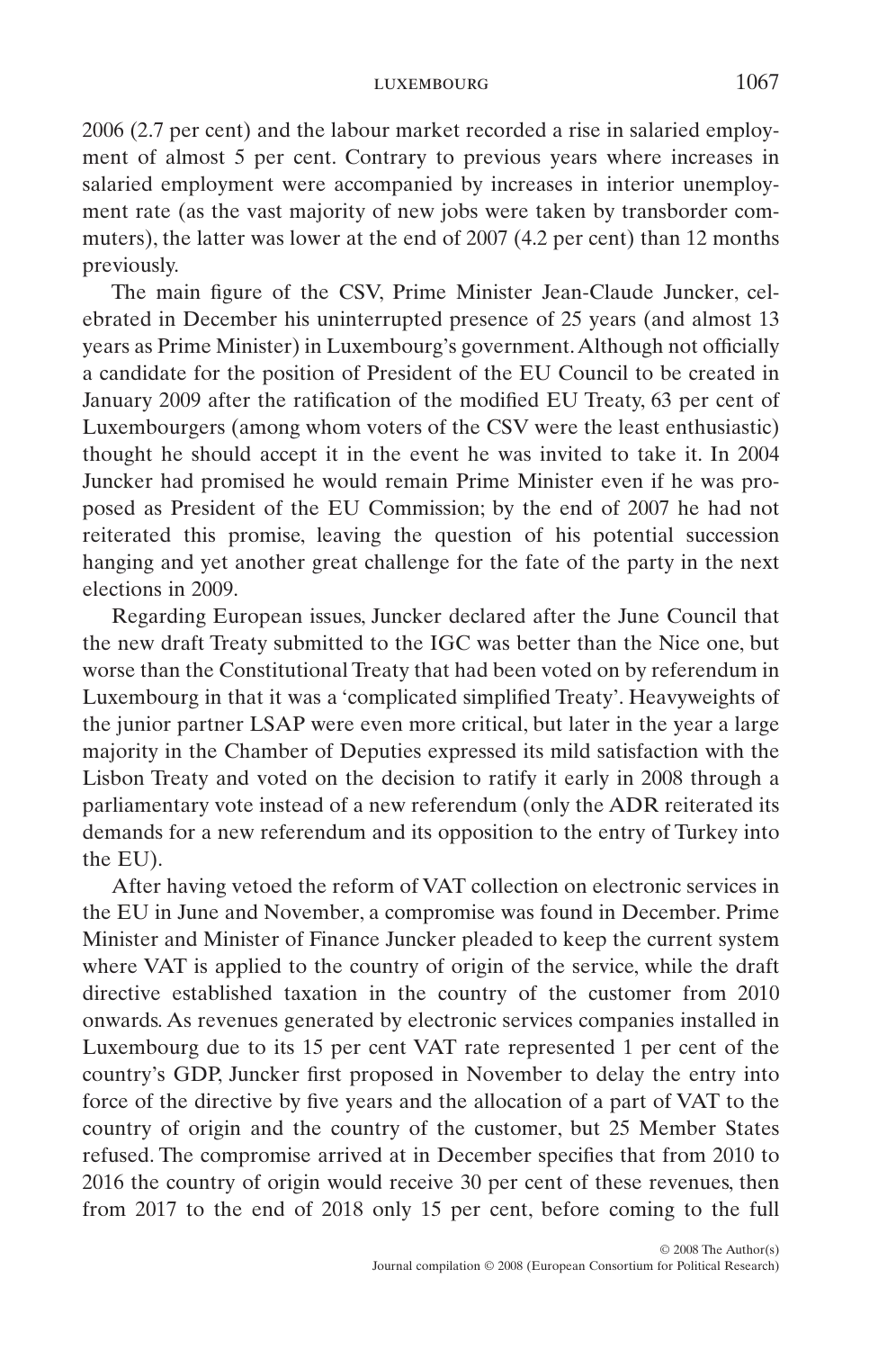allocation of VAT revenues to the country of the customer in January 2019. On another hot topic regarding Luxembourg's national interests – the complete liberalisation of the postal services that caused strikes in the country – the government (together with ten other Member States) managed to get a delay of two years for the implementation of the directive. Note that Luxembourg was once again one of the bad pupils of the EU class regarding the timely transposition of directives, and in particular in the field of immigration the government was condemned by the Court of Justice, leading it to urgently adopt an executive decree at the end of the year.

Finally, the principle of two institutional reforms regarding European elections was discussed at the end of the year. First, in the debate over the potential for having separate elections for the Chamber of Deputies and the European Parliament (heavyweights are usually present on both lists as elections are held simultaneously since 1979, and elected candidates who become ministers leave their EP seat to substitutes – that was the case for four of the six elected MEPs in 2004, and all three of the CSV), a bill proposal introduced by a majority (CSV) MP urged instead for the reduction of the list of candidates for the European Parliament elections. Instead of 12 candidates, each list would count six candidates, thereby inciting (without forbidding double candidatures) parties to present candidates committing to sitting in Strasbourg and Brussels as there would be a smaller safety net.As for national elections, voters would be allowed to cast two votes for the same candidate. Second, the government agreed on the principle of reducing the time gap between the registration of EU citizens for European Parliament elections and the date of the elections and lowering the requirement of duration of residence (from five to two years) to be allowed to vote in these elections, as was proposed in a bill introduced in 2006 by two MPs of the junior party of the coalition. Both proposed reforms were clearly aimed at increasing the interest of the population in the European level and granting greater access to political participation to EU citizens, which represent 36 per cent of Luxembourg's population (with non-EU citizens representing 42 per cent of the population in 2007).

### **Notes**

1. Since May 2006 there are only four 'parliamentary groups' represented in the Chamber since Aly Jaerling left the ADR group (officially because of the new sovereignist line of the party; see Dumont & Poirier 2006: 1032–1037) and became an independent MP. As five MPs (there are 60 MPs in the Chamber) are needed to be recognised as a 'group', with only four MPs left the ADR became a 'political leaning' ('*sensibilité politique*'). Through consensus among the parties, all the ensuing financial and organisational consequences of this demotion were not applied for the rest of the legislative mandate.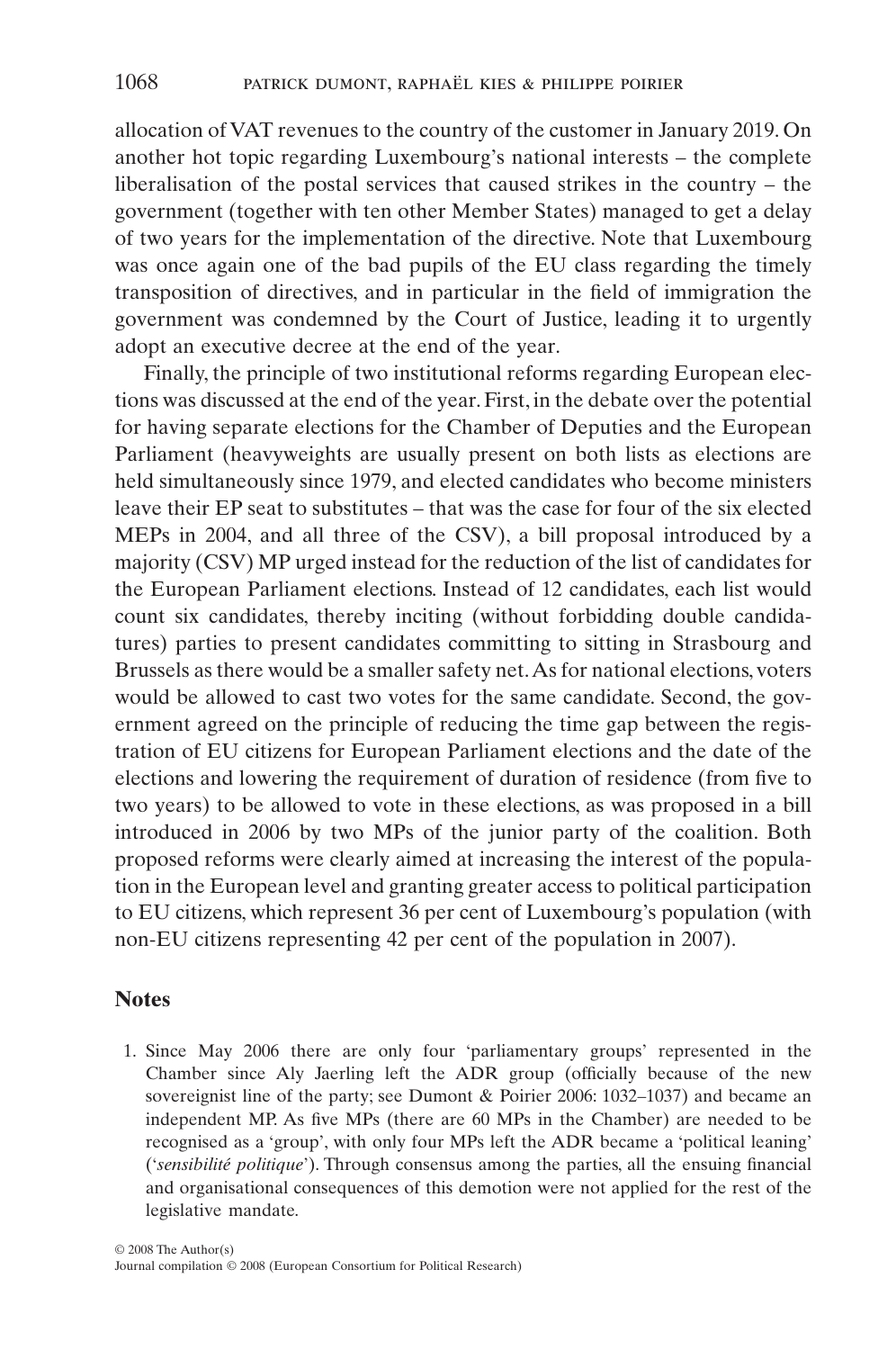#### luxembourg 1069

- 2. Loi du 21 décembre 2007 portant réglementation du financement des partis politiques. Available online at: [www.legilux.public.lu/leg/a/archives/2007/0237/a237.pdf](http://www.legilux.public.lu/leg/a/archives/2007/0237/a237.pdf)
- 3. Loi du 31 mars 2008 portant création d'un article 32bis nouveau de la Constitution. Available online at: [www.legilux.public.lu/leg/a/archives/2008/0037/a037.pdf#page=2](http://www.legilux.public.lu/leg/a/archives/2008/0037/a037.pdf#page=2) (the vote was taken at the Chambre des Députés on 5 December 2007).
- 4. Progress in International Reading Literary Study (PIRLS) is organised by the International Association for the Evaluation of the Educational Achievement.
- 5. See *Projet de loi promouvant l'habitat, créant un 'pacte logement' avec les communes, instituant une politique active de maîtrise du foncier et modifiant certaines dispositions du Code civil*, Chambre des Députés, 8 March 2007. Available online at: [www.chd.lu/](http://www.chd.lu) archives/ArchivesPortlet
- 6. The Catholic Church, the Jewish community, the Protestant churches and the Greek Orthodox Church, the Romanian and Serbian Orthodox Church, and the Anglican church already benefited from such an agreement with the State of Luxembourg.
- 7. *Gouvernement du Luxembourg, François Biltgen présente le projet de convention entre l'État du Grand-Duché de Luxembourg et le culte musulman*, 24 July 2007. Available online at: [www.gouvernement.lu/salle\\_presse/actualite/2007/07/24biltgen\\_](http://www.gouvernement.lu/salle_presse/actualite/2007/07/24biltgen_) cultemusulman/index.html
- 8. 'Prudence et petits pas . . .', *Tageblatt*, 23 August 2007.
- 9. See Proposition de loi 4909 sur le droit de mourir en dignité, Chambre des Députés, 5 February 2002. Available online at: [www.chd.lu/archives/ArchivesPortlet](http://www.chd.lu/archives/ArchivesPortlet)
- 10. See Projet de loi 5584 relatif aux soins palliatifs, à la directive anticipée et à l'accompagnement en fin de vie, Chambre des Députés, 7 June 2006.Available online at: [www.chd.lu/archives/ArchivesPortlet](http://www.chd.lu/archives/ArchivesPortlet)
- 11. All other parties also relieve their MPs from party discipline in votes on ethical issues.
- 12. A restricted form of this rainbow coalition exists for the city of Luxembourg since 2005 (Dumont & Poirier 2006: 1195) where the Liberals and the Greens are in power, but contrary to the national level, the CSV was not the long-time dominant party in the City Council.
- 13. See *Projet de loi 5620 sur la nationalité luxembourgeoise*, Chambre des Députés, 13 October 2006. Available online at: [www.chd.lu/archives/ArchivesPortlet](http://www.chd.lu/archives/ArchivesPortlet)

## **Sources and further information**

- Dumont, P. & Poirier, P. (2005). Luxembourg. *European Journal of Political Research* 44(7–8): 1102–1118.
- Dumont, P. & Poirier, P. (2006). Luxembourg. *European Journal of Political Research* 45(7–8): 1030–1045.
- Dumont, P. & Poirier, P. (2007). Luxembourg. *European Journal of Political Research* 46(7–8): 1026–1031.
- Fehlen, F. (forthcoming). A new national flag for Luxembourg: Struggling over identity in a small multilingual society. In M. Andrén et al. (eds), *Cultural identities and cultural borders*. Göteborg: Göteborgs Universitet.
- Poirier, P. (2006). Les rugissements léonins de l'identité. *D'letzebuerger Land*, 8 December.
- Poirier, P. (2008). State and Religions in Luxembourg:A 'Soothed' and 'Secularized' Democracy. Paper presented at the ECPR Joint Sessions of Workshops, University of Rennes, 11–16 April.